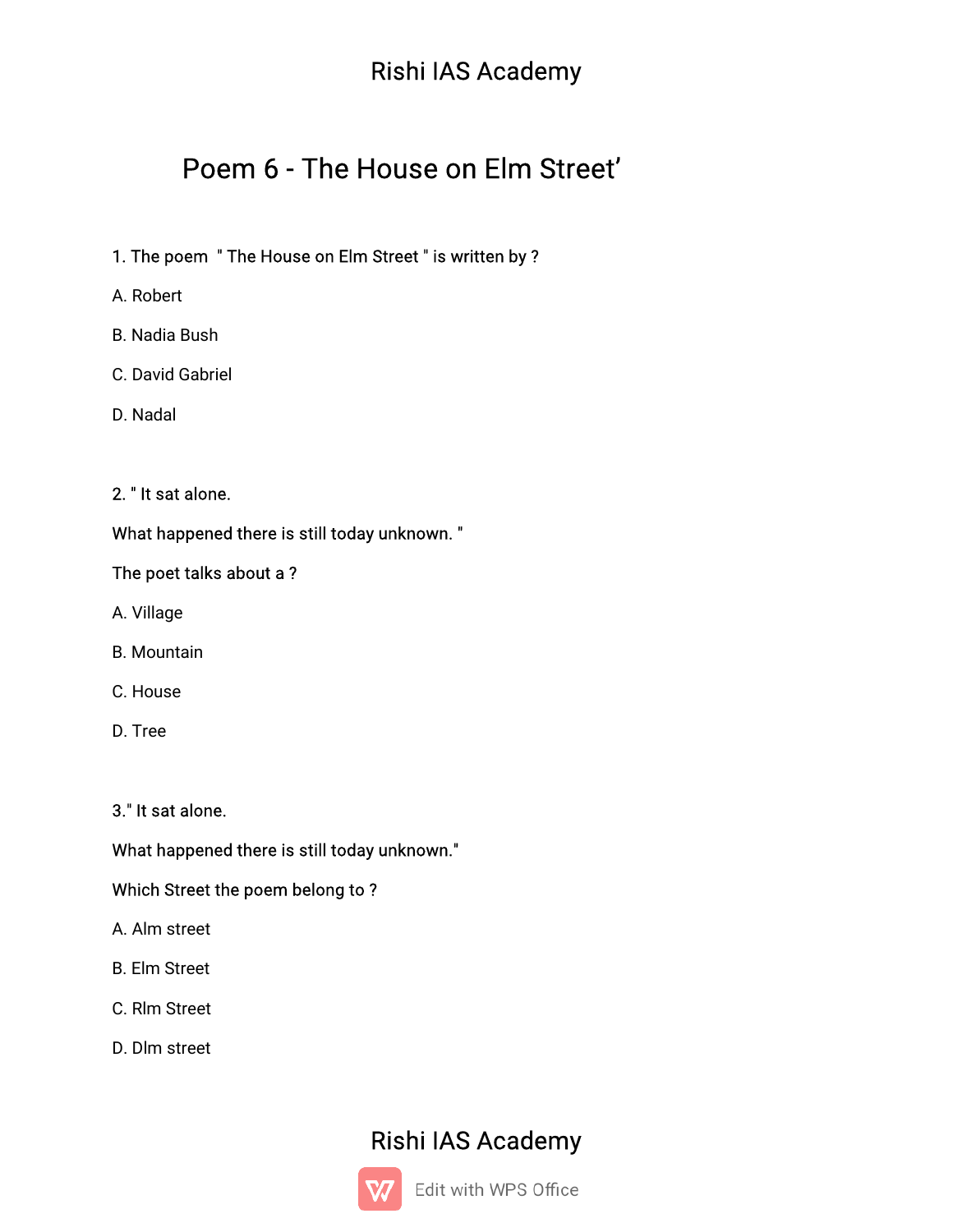## 4. "It is a very mysterious place,

#### And inside you can tell it has a ton of space"

#### The poet visualise the place as ?

- A. Horror place to visit
- B. Stolen place
- C. An empty place
- D. A Hidden place

## 5. " At night the house seems to be alive "

#### Why the house seems to be alive at night ?.

- A. More people visit at night
- B. Prayers will happen at night
- C. Lights will be on at night
- D. None of the above

## 6. "I am often tempted to go to the house, "

#### Why do the poet tempted to go to the house?

- A. To attend the prayer
- B. To buy food
- C. To meet his friends
- D. To see what is happening inside

## 7." To just take a look and see what it is really about,

But fear takes over me."

The poet feared to go to the place because?

# Rishi IAS Academy



Edit with WPS Office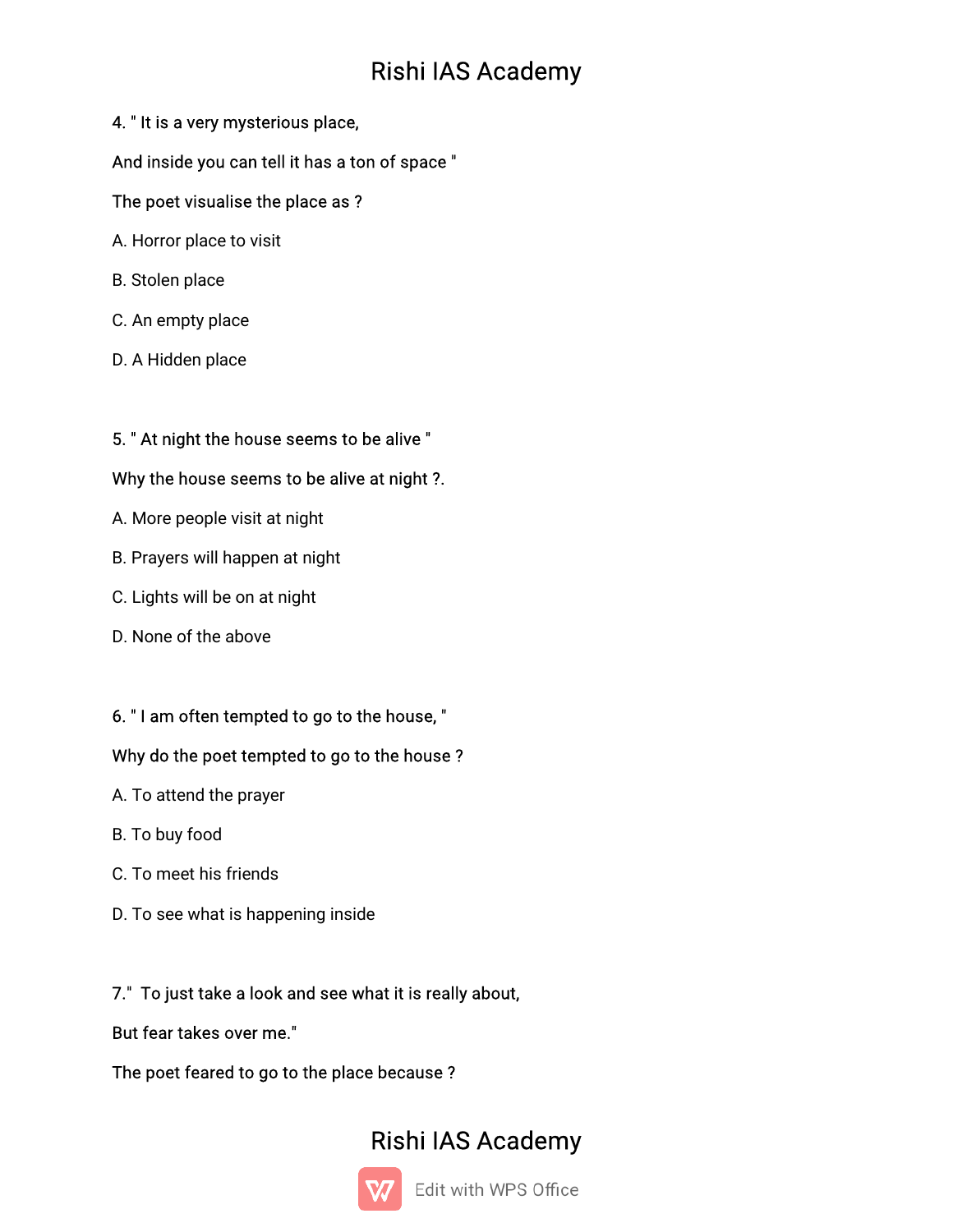- A. No one is present at that place
- B. Dead bodies are buried at that place
- C. Need money to go into that place

#### 8. "I drive past the house almost every day.

#### The house seems to be a bit brighter."

#### In this line, I refers to ?.

- A Robert
- **B.** Nadia Bush
- C. David Gabriel
- D Nadal

#### 9. 'The house seems to be a bit brighter."

#### The figure of speech present in this line is?

- A. Simile
- **B.** Metaphor
- C. Personification
- D. Alliteration

#### 10." The house seems to be a bit brighter. "

#### Why the house seems to be brighter?

- A. It is summer season
- B. It is day time
- C. It is night time
- D. It is spring season

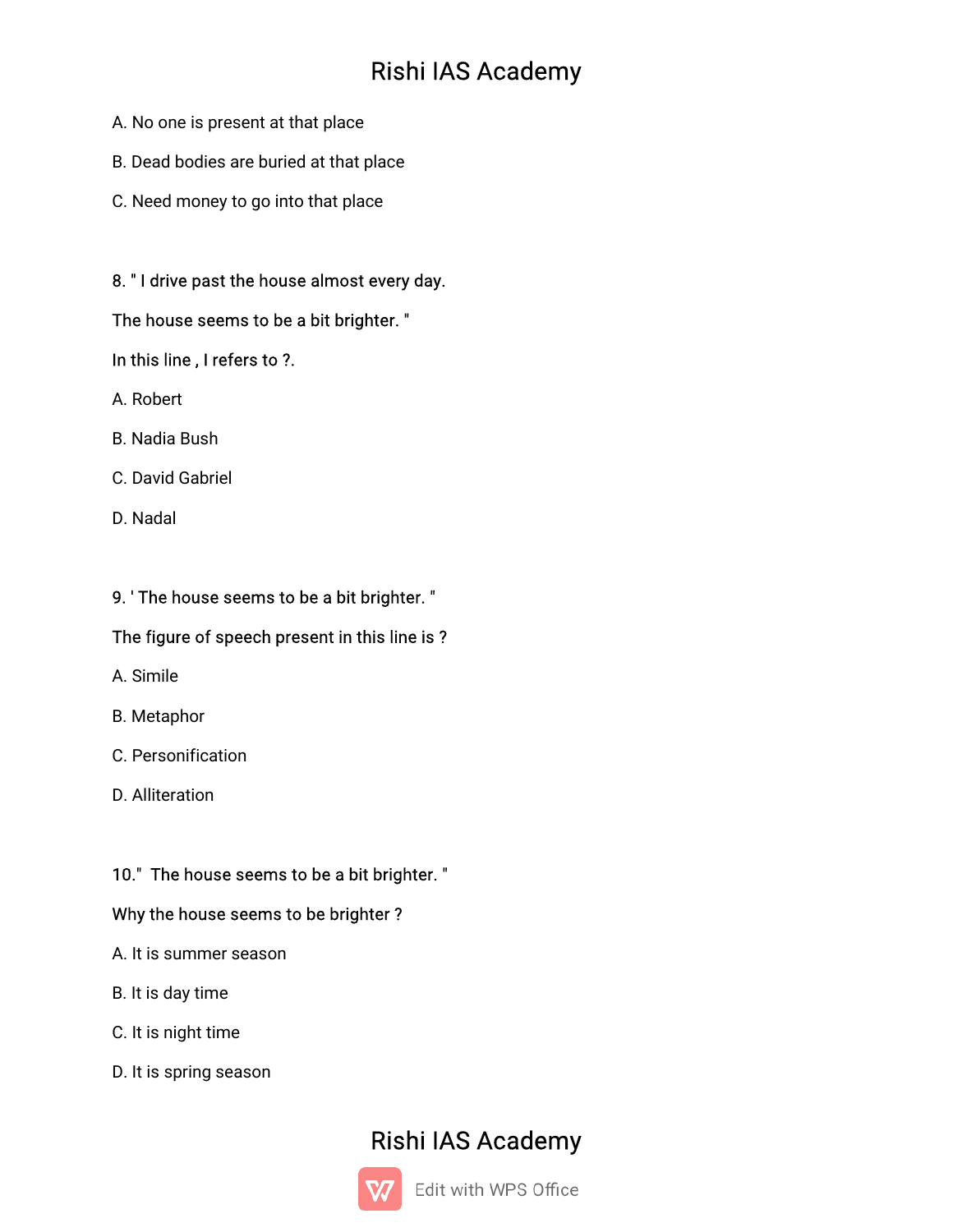11." On this warm summer day in May.

It plays with your mind."

## What plays with the mind of poet?

- A. The song
- B. The place
- C. The night time
- D. His memories
- 12. "It never grows .......

Not in the winter, spring, summer or fall."

## What never grows according to the poet?

A.Tree

- B.Kid
- C.Animal
- D. Plant

## 13. Not in the winter, spring, summer or fall.

## It just sits there, never getting small or ever growing tall,

## How could this be?

Why do the poet wonder about in the above lines?

- A. The mysterious place
- B. The horror sound
- C. The seasons
- D. The mysterious Tree

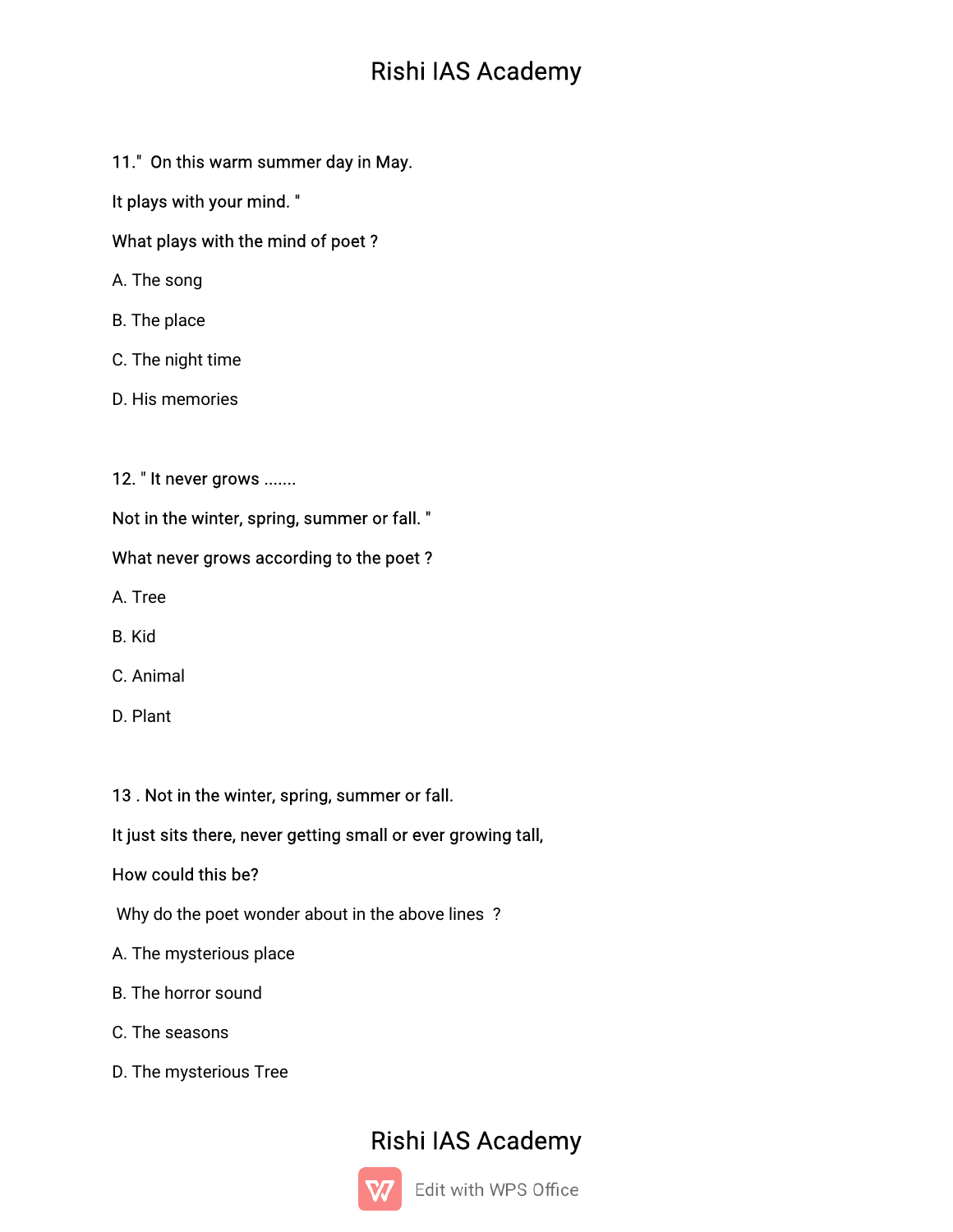It never grows \_\_\_\_\_\_\_\_\_\_

#### **Fill the blanks**

- A. Inside, Tree, Leaves
- B. Beside, Plant, Leaves
- C. Inside, Animal, Hairs
- D. Beside, Tree, Leaves

## 15." Rumors are constantly being made, "

#### Why rumours are constantly made according to the poet ?.

- A. As no one visit the place
- B. Lot of tourists visit the place
- C. The place is of historical importance
- D. Due to the different activities taken place in that place.

#### 16."It sat alone

#### What happened there is still today unknown"

#### The figure of speech used in the above lines is

- A. Simile
- **B.** Metaphor
- C. Personification
- D. Hyperbole

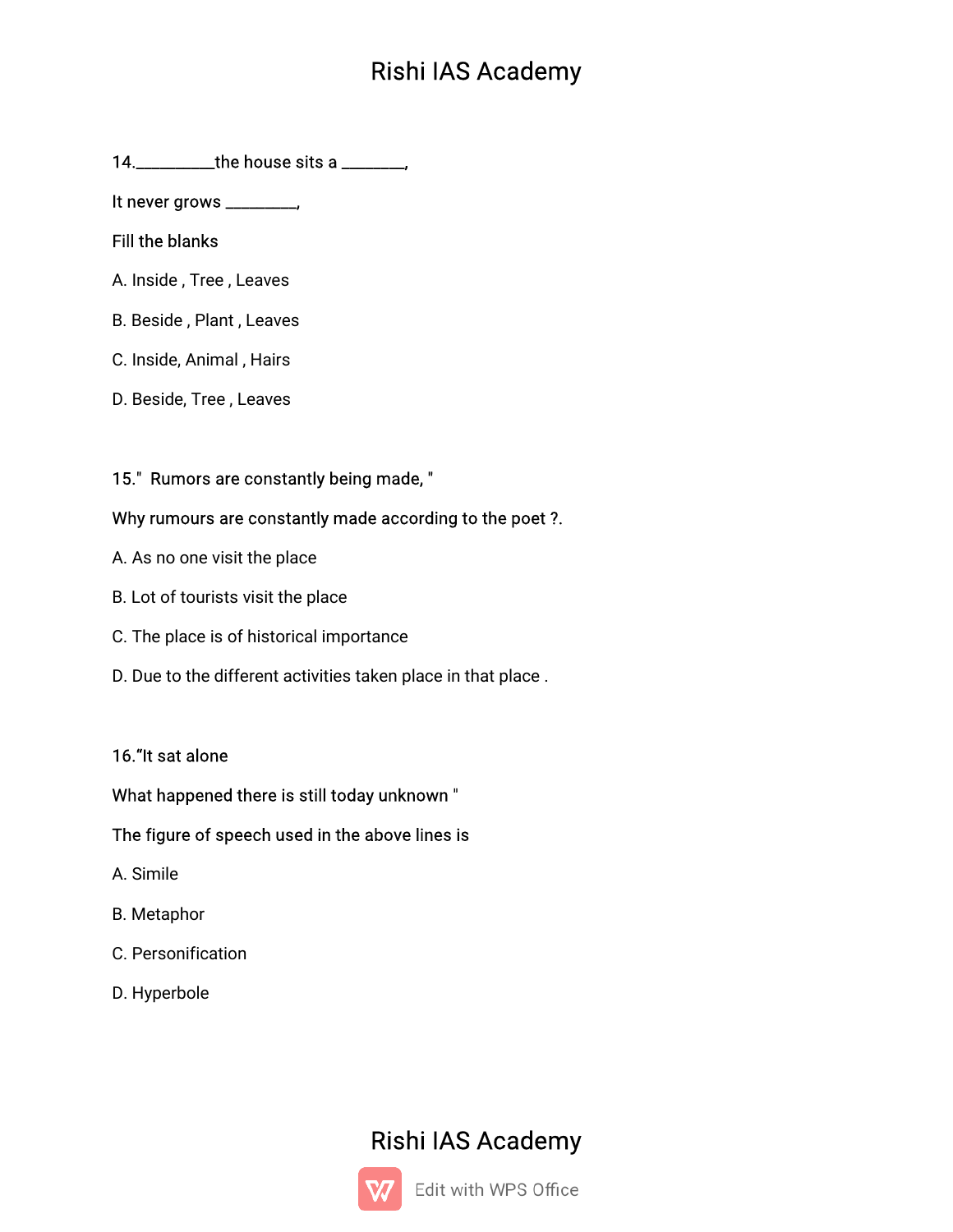## 17. "But at the same time, it is bare to the bone"

## The figure of speech used in the above lines is ?.

- A.Synecdoche
- B.Metaphor
- C.Alliteration
- D. All the above

#### 18. "Beside the house sits a tree"

#### The figure of speech used in the above lines is ?.

- A.Personification
- B.Alliteration
- C.Anaphora
- D. Hyperbole

## 19. "And inside you can tell it has a ton of space"

## The figure of speech used in the above lines is?

- A. Anaphora
- B.Ellipsis
- C.Hyperbole
- D. Personification

## 20. "Lights Flicker on and off,

## I am often tempted to go to the house,"

## The figure of speech used in the above lines is?

A.Onomatopoeia

# Rishi IAS Academy



Edit with WPS Office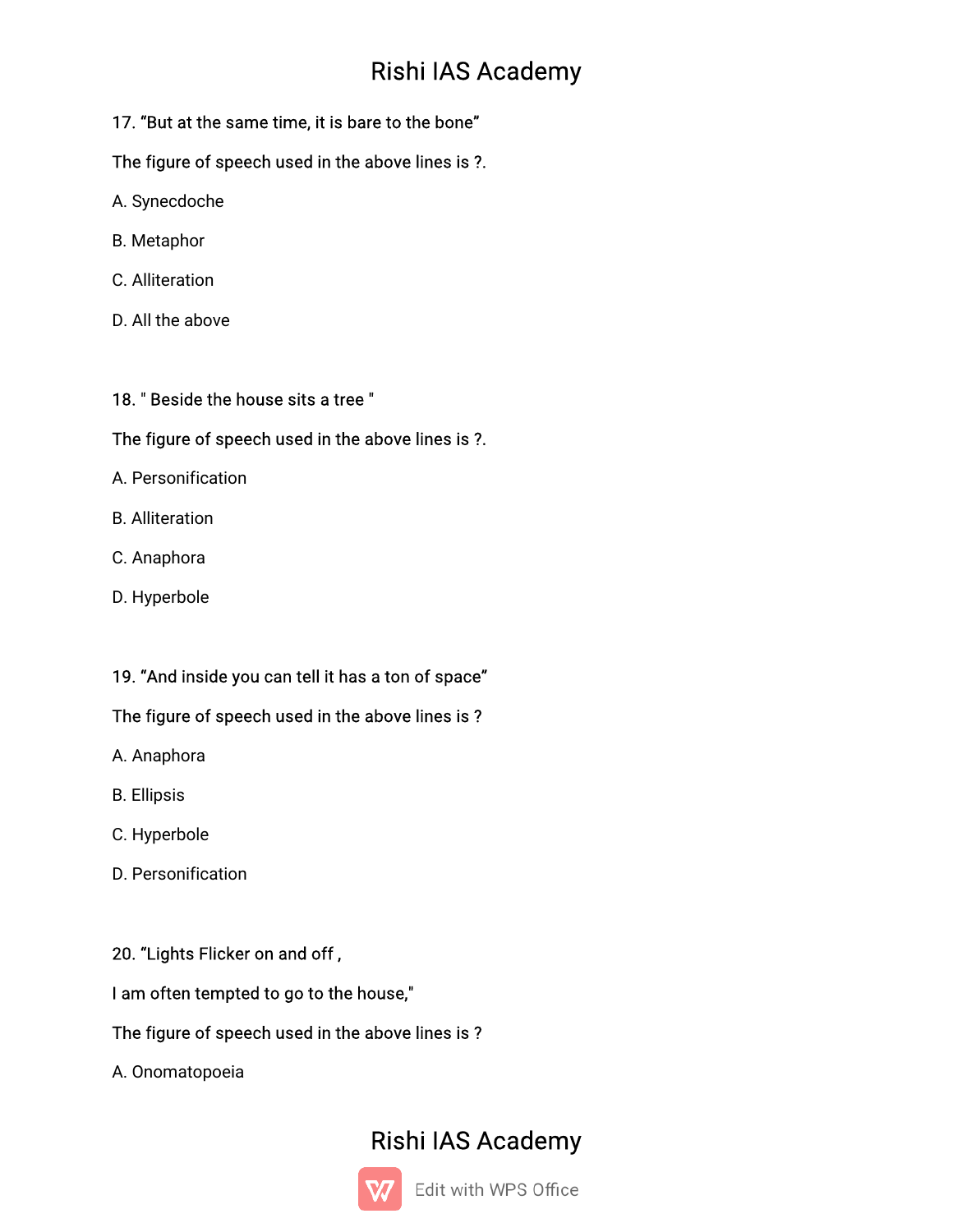- B.Hyperbole
- C.Simile
- D.Ellipsis

## 21." It just sits there, never getting small or ever-growing tall."

## The figure of speech used in the above lines is?

- A.Paradox
- B. Onomatopoeia
- C.Personification
- D.Simile

## 22." At night the house seems to be alive"

## The figure of speech used in this line is

- A.Personification
- B.Simile
- C.Metaphor
- D.Alliteration

## 23. "How could this be?"

## "What happened inside that house?"

## The figure of speech mentioned in the above lines is?

- A.Ellipsis
- B.Hyperbole
- C.Anaphora
- D. Rhetorical Questions

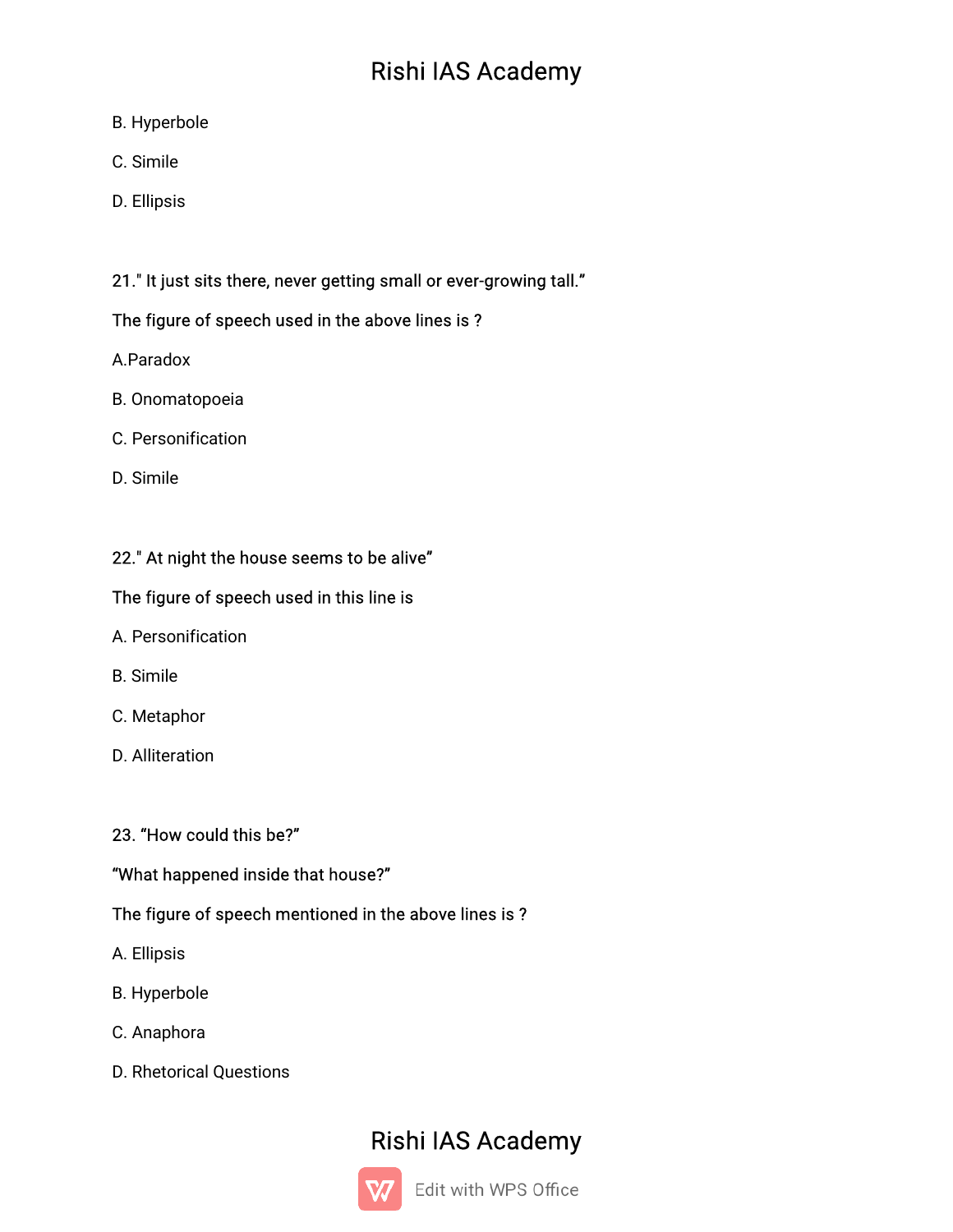## 24. " The house seems to be a bit brighter "

### The figure of speech used in this line is

- A.Personification
- B.Simile
- C.Metaphor
- D. Alliteration

## 25. " Not in the winter, spring, summer or fall "

## The figure of speech used in the lines is ?

- A.Personification
- B.Simile
- C.Metaphor
- D.Alliteration